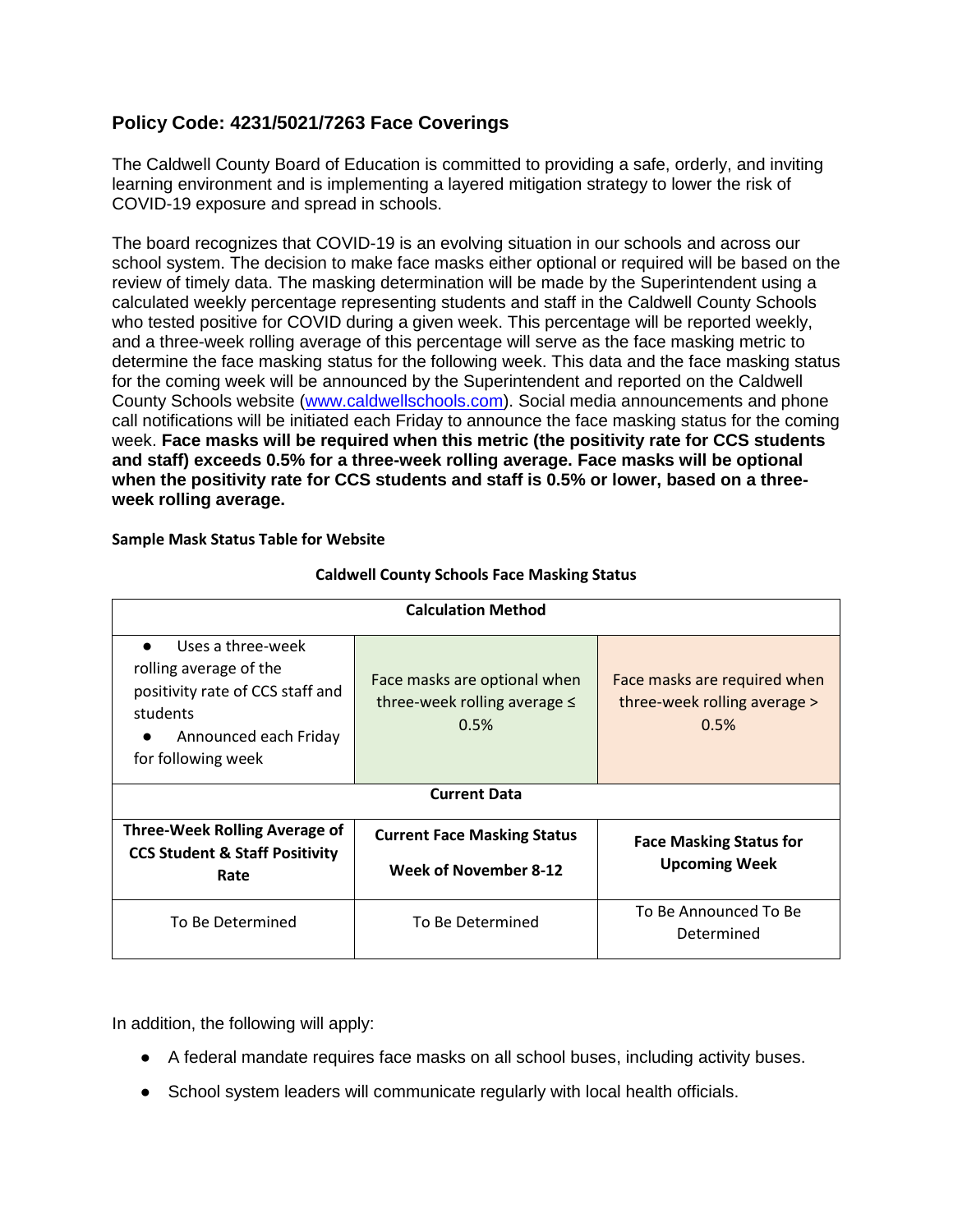- A testing protocol will be established to test symptomatic staff members and students, with parent permission. The Superintendent will be responsible for developing a testing protocol.
- Metrics within the school system and across Caldwell County will be monitored, with other action to be taken in the discretion of the Superintendent or the Board. When conditions warrant, in the discretion of the Superintendent or the Board, decisions regarding face masks, quarantines, associated absences, remote learning, school operations, and other preventative measures may be made about specific classes, grade levels, and specific schools.

## **Cluster**

For the purpose of this policy, a cluster is defined as a minimum of five confirmed diagnostic cases with illness onsets or initial positive results within a 14-day period and plausible epidemiologic linkage between cases.

- When a cluster is identified at a school, students and staff are required to wear face masks until ten school days have passed from the initial identification of the cluster.
- After ten school days have passed and while a cluster is active in a school, face masks will be required if the daily school positivity rate exceeds 0.5%, as defined by the metrics of this policy.
- A cluster is considered over if there is no evidence of continued transmission within the setting. This is measured as 28 days after the latest date of onset in a symptomatic person or the latest date of specimen collection in an asymptomatic person, whichever is later. If another case is detected in a child care or school setting after a cluster is declared over, the cluster is not reopened. If additional cases are subsequently reported and a new cluster exists, it will be reported as a second, new cluster in that setting.

Source: //covid19.ncdhhs.gov/dashboard/outbreaks-and-clusters

This policy will remain in effect for the 2021-2022 school year.

Legal References: S.L. 2021-130, sec. 10

Cross References:

Other Resources: *COVID-19 Guidance for Safe Schools*, updated July 18, 2021, American Academy of Pediatrics, available at [https://www.aap.org/en/pages/2019-novel-coronavirus](https://www.aap.org/en/pages/2019-novel-coronavirus-covid-19-infections/clinical-guidance/covid-19-planning-considerations-return-to-in-person-education-in-schools/)[covid-19-infections/clinical-guidance/covid-19-planning-considerations-return-to-in-person](https://www.aap.org/en/pages/2019-novel-coronavirus-covid-19-infections/clinical-guidance/covid-19-planning-considerations-return-to-in-person-education-in-schools/)[education-in-schools/;](https://www.aap.org/en/pages/2019-novel-coronavirus-covid-19-infections/clinical-guidance/covid-19-planning-considerations-return-to-in-person-education-in-schools/) *ED COVID-19 Handbook, Vol. 1: Strategies for Safely Reopening Elementary and Secondary Schools*, updated April 2021, U.S. Department of Education, Office of Planning, Evaluation and Policy Development, available at [https://www2.ed.gov/documents/coronavirus/reopening.pdf;](https://www2.ed.gov/documents/coronavirus/reopening.pdf) *Guidance for COVID-19 Prevention*